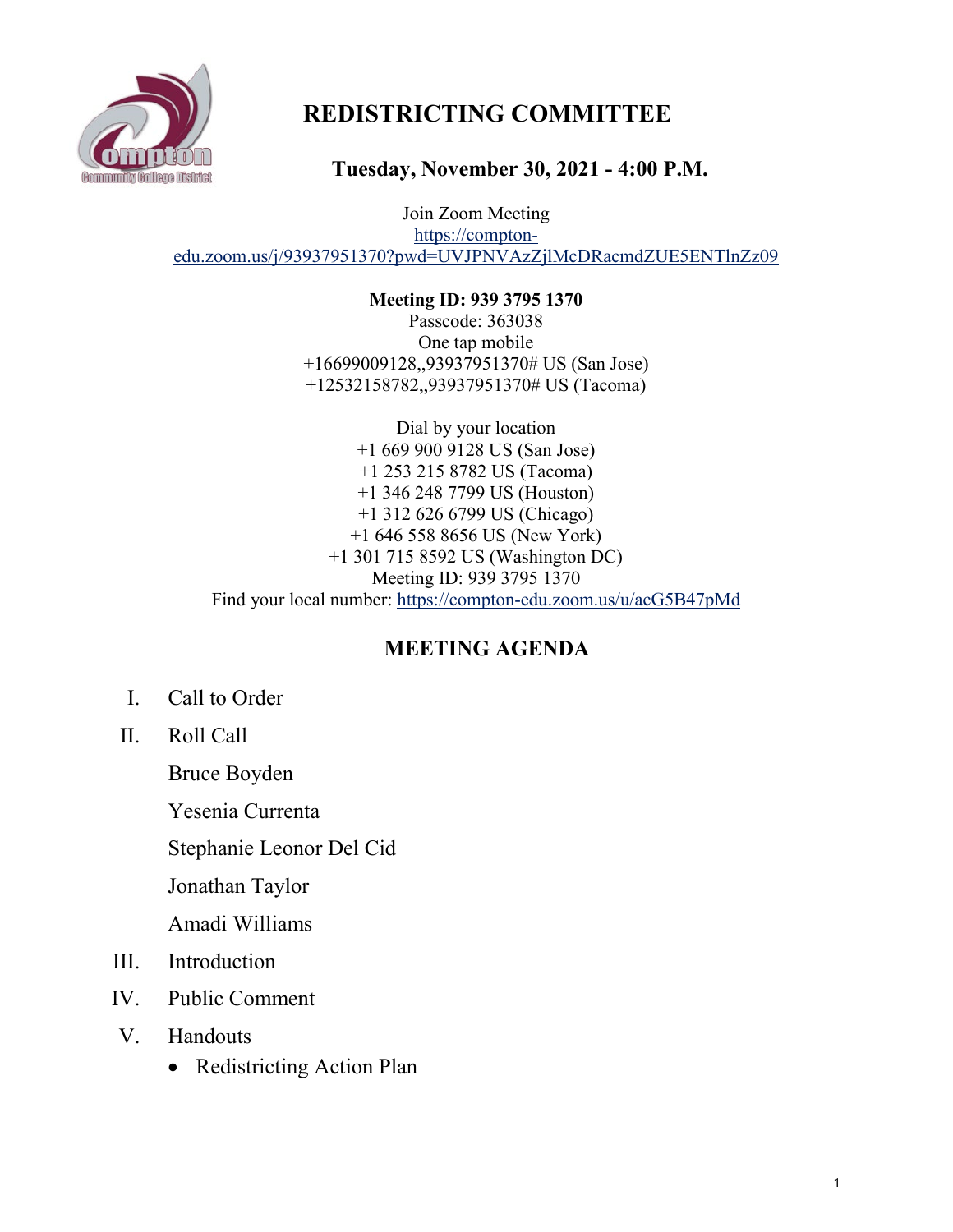- VI. Election of Chair and Vice Chair
- VII. Overview of the Redistricting Process
- VIII. Redistricting Committee Goals
	- IX. Compton Community College District Current Trustees Area
	- X. Draft Proposed Maps for Compton Community College District Current Trustees Area
	- XI. Next Meeting: December 14, 2021, at 4:00 p.m.
- XII. Adjournment